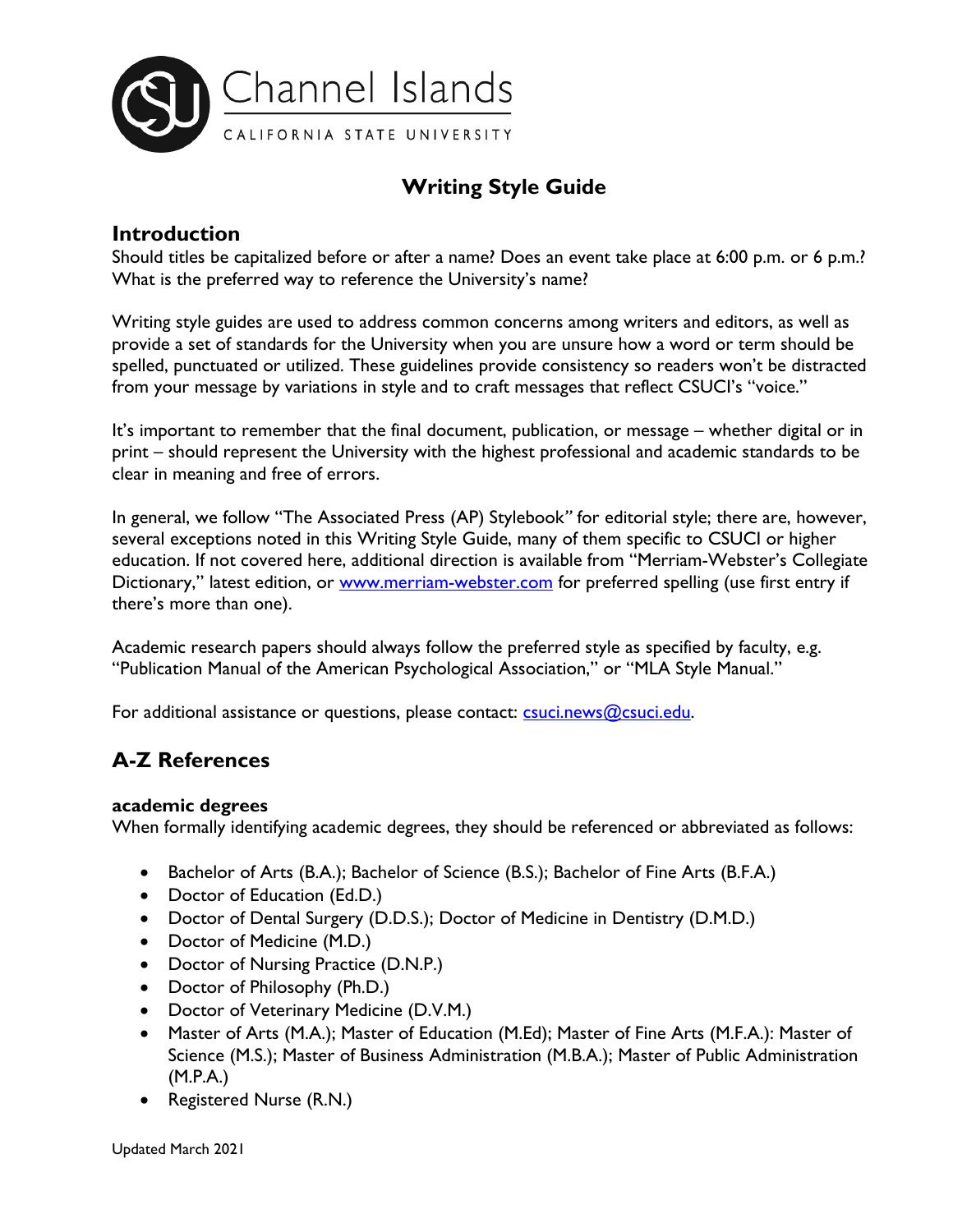The use of "bachelor's" or "master's" is acceptable and always use the possessive. When more than one master's or bachelor's degree is being described, the word "degree" should be plural, i.e. "degrees."

When referring to an "associate" degree, it should not be plural.

Preferred style is not to add the word "degree" after an abbreviation of the degree.

Examples: She has an M.A. in chemistry. She has a master's in chemistry. She has two master's degrees in chemistry.

### **academic programs**

When referring to general academic work, lowercase areas of study that are not affiliated with CSUCI, excepting those that are proper nouns or languages.

When identifying a CSUCI faculty member's specific academic program, always capitalize the academic program (note: this is an exception to the AP Stylebook); however, the word "program" should not be capitalized.

Examples: He teaches in the Chemistry program at CSU Channel Islands. She's Chair and Professor of English at CSUCI. He's been a lecturer in CSUCI's Art program for 10 years.

CSUCI undergraduate (baccalaureate) programs: Anthropology, Applied Physics, Art, Biology, Business, Chemistry, Chicana/o Studies, Communication, Computer Science, Early Childhood Studies, Economics, English: Literature & Writing, Environmental Science & Resource Management, Global Studies, Global Languages & Culture, Health Science, History, Information Technology, Liberal Studies, Mathematics, Nursing, Performing Arts, Political Science, Psychology, and Sociology.

CSUCI teaching credentials: Administrative Services, Education Specialist Mild/Moderate Level I and II, Multiple Subject with BCLAD, Single Subject: Mathematics, Science, English, and History/Social Studies

CSUCI graduate (post-baccalaureate) programs: Biotechnology & Bioinformatics, Business Administration, Business Administration & Biotechnology (dual degree), Computer Science, Educational Leadership, and Mathematics.

### **academic terms**

The names of semesters or sessions should be capitalized. Academic terms should include the complete first year, a hyphen and the last two digits of the following ending year.

Examples: That course is offered only in the Fall semester. The Spring semester will begin on Jan. 25. The Summer session will begin on June 1. The 2020-21 academic year will begin Aug. 31.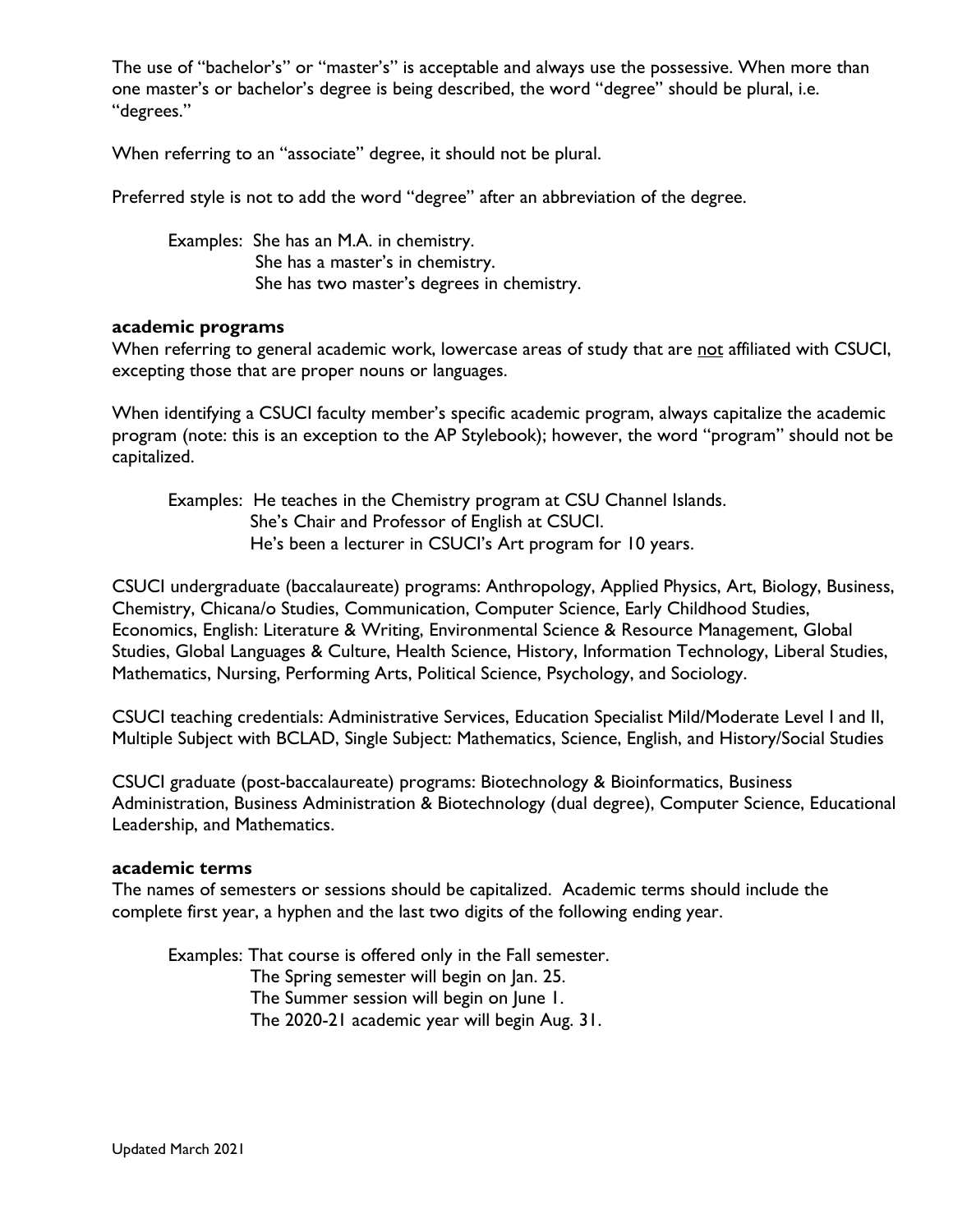# **academic honors**

Do not italicize the words, "magna," "summa," "cum laude," and "with honors." Honorary degrees are not italicized nor capitalized.

Examples: She graduated summa cum laude. She was awarded an honorary doctorate.

### **academic standing**

Identify students first by class and then by academic program. Capitalize the academic program when referring to programs specifically offered at CSUCI. Do not include the projected graduation year for students.

Example: John Doe, a junior majoring in Communication.

# **Accommodation statement**

The following disability accommodation statement may be included on event materials.

The University encourages persons with disabilities to participate in its programs and activities. If you anticipate needing any type of accommodation, or have questions about the physical access provided, please contact Disability Accommodations & Support Services at [accommodations@csuci.edu](mailto:accommodations@csuci.edu) or call 805-437-3331 as soon as possible, but no later than seven (7) business days prior to the event.

### **acronyms**

Acronyms may be used on second reference when referring to the University or related entities/areas provided that the formal name is provided on first reference followed by the acronym in parentheses.

"CSUCI" is the University's acronym. On first reference, use the entire name of the University along with the acronym in parentheses.

# Examples:

CSU Channel Islands (CSUCI) is Ventura County's only four-year, public university that places CSUCI students at the center of their educational experience.

Jane Smith oversees budget requests for Institutionally Related Activities (IRA) and all formal requests may be submitted to IRA each semester.

The use of "CI" may only be used verbally and not digitally or in print. The only exception is for branding University portals/systems, i.e. myCI, CI Records, CI Learn, etc.

### **address**

The University's address should be listed as: One University Drive, Camarillo, CA 93012-8599. The preferred style is to spell out the word "One." Note: this is an exception to the "AP Stylebook."

# **alumni**

Alumnus: singular, male graduate Alumna: singular, female graduate Alumnae: group of female graduates Alumni: group of male graduates or male and female graduates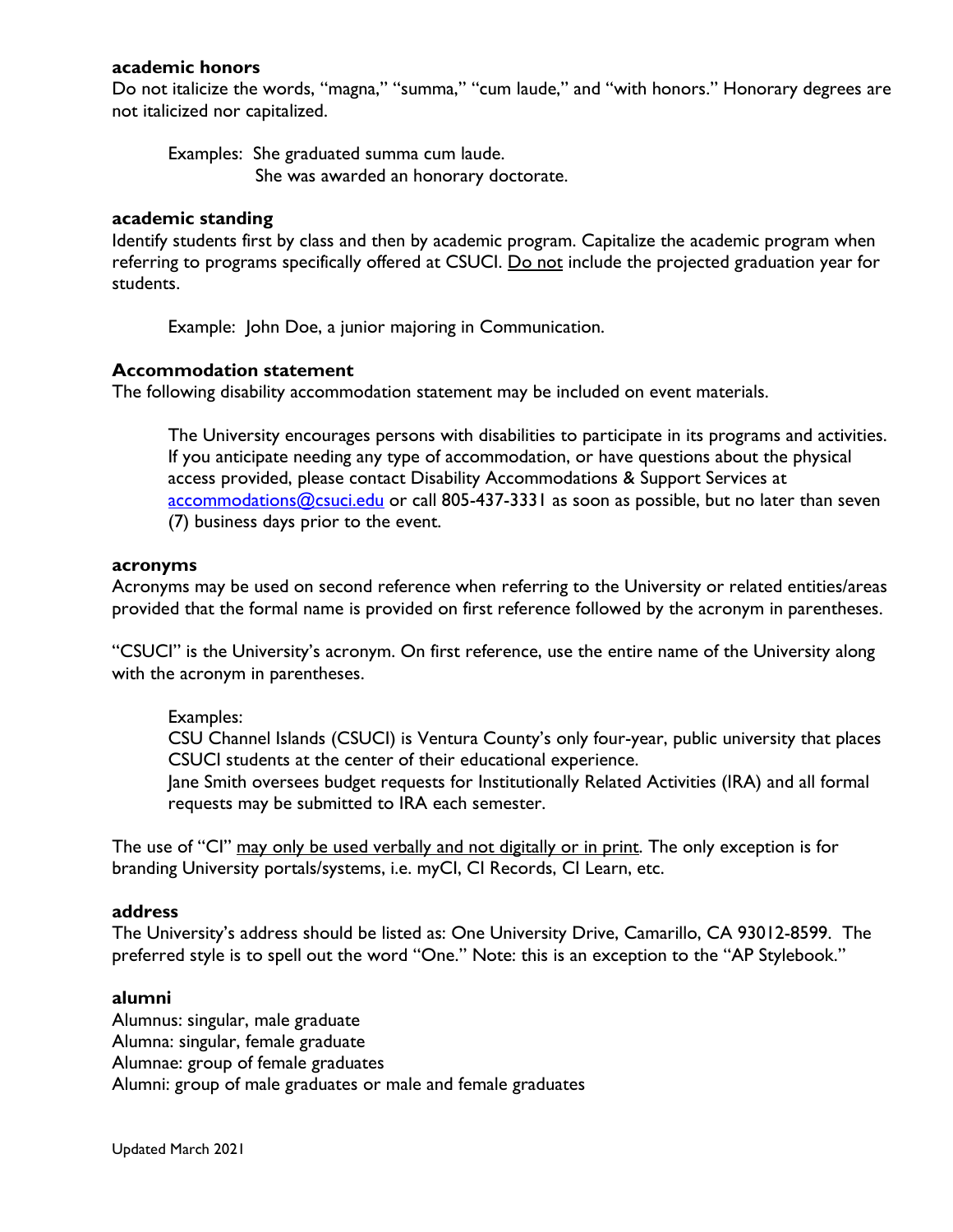# **Americans with Disabilities Act (ADA) statement**

The approved ADA statement, which follows below, should be included on all materials relating to employment at the University.

California State University Channel Islands does not discriminate on the basis of disability in admission to, access to, or operation of its instruction, programs, services, or activities, or in its hiring and employment practices. The University provides reasonable accommodation to facilitate the participation of individuals with legally protected disabilities.

### **ampersand**

When writing sentences always spell the word "and" unless you are identifying a proper name of a University academic program, division, area or unit.

Examples: She earned at CSUCI a bachelor's degree in Biology and Chemistry. Environmental Science & Resource Management Housing & Residential Education

# **Annual Report**

Capitalize both words when part of a title and lowercase on second reference.

# **architectural description**

The architectural description for the University's buildings is: "Mission-Revival and Spanish Colonial-Revival architecture." An exception to this architectural description is the John Spoor Broome Library, which was designed by world-renowned architect, Lord Norman Foster.

### **area codes**

Always list area codes with telephone numbers and hyphens, no periods. Do not use any parentheses.

Example: 805-437-8400

# **assure or ensure**

Assure is something you do to a person, a group of people, or an animal to remove doubt or anxiety. Assure can only be used with things that are alive; only things that are alive can feel doubt or anxiety.

Example: Mary assured John that she'd come to the party early.

Ensure is something you do to guarantee an event or condition.

Example: To ensure there'd be enough food for the party, John ordered twice as much food.

# **bachelor's degree (baccalaureate)**

If identifying a baccalaureate degree without the academic program, the reference should be lowercase and include an apostrophe ('s). If the academic program is included, upper case is appropriate, without the apostrophe.

Examples: She has a bachelor's degree. He earned a Bachelor of Science in Chemistry.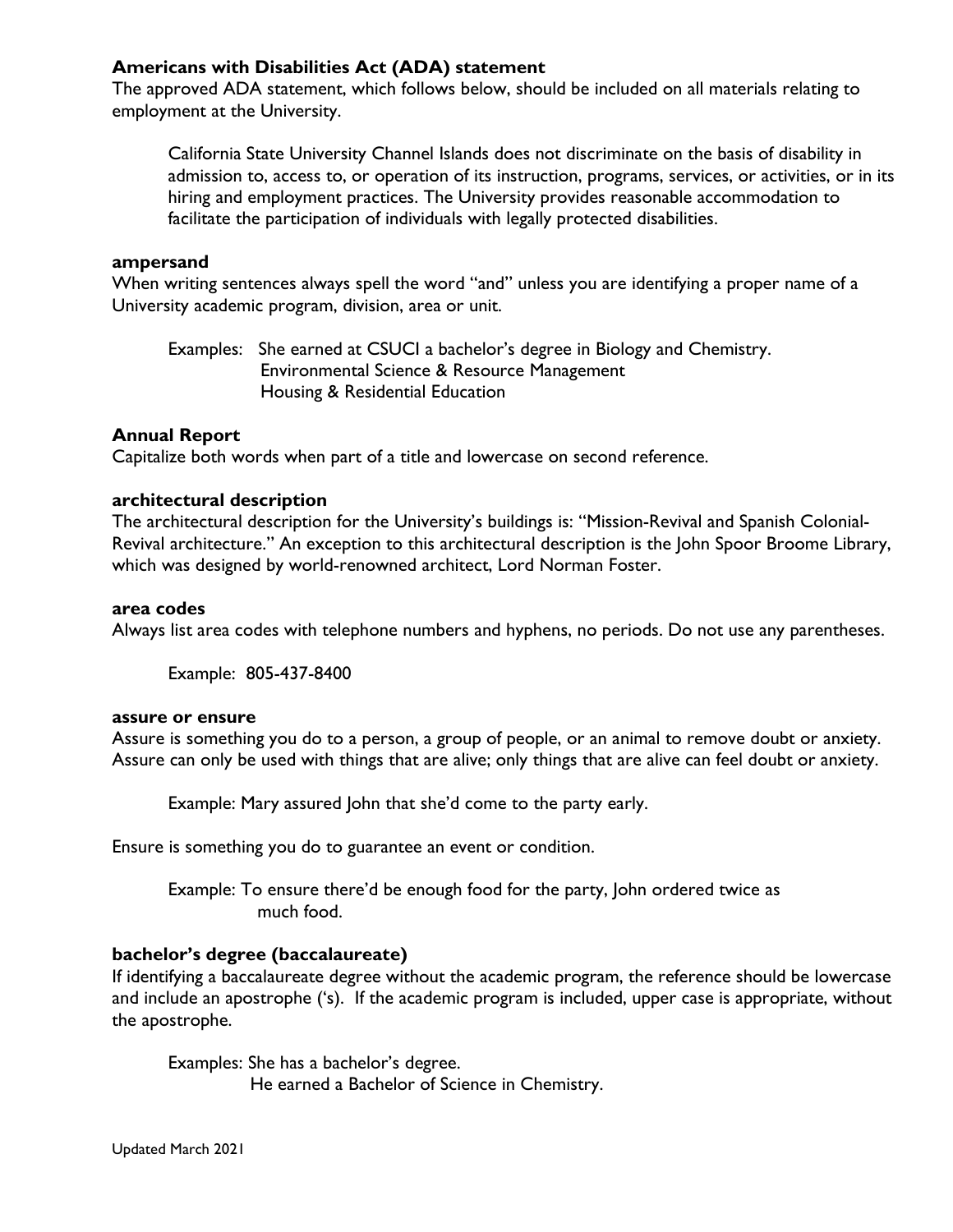# **Bell Tower**

The Bell Tower serves as the iconic landmark for the University and as a central location for classes, faculty offices and student services.

# **break**

The word "break" or "breaks" should be lowercase to identify Fall break, winter break, holiday break, Spring break, or summer break.

# **California State University Chancellor's Office**

When identifying the formal name, use in its entirety on first reference. On second/subsequent references, you may use "Chancellor's Office."

Examples: California State University Chancellor's Office or CSU Chancellor's Office The information will be sent to the Chancellor's Office.

# **California State University Channel Islands**

The official and legal name of the University is: California State University Channel Islands. The University's name does not include a comma or a hyphen.

Typically, CSU campuses named after a city include a comma; however, since our University name reflects a region, our name does not include a comma.

Approved shortened variations of our name are: CSU Channel Islands Cal State Channel Islands

Refer to the use of "acronyms" to review correct usage of the University's acronym.

# **campus**

Use the word "campus" when informally referencing a building, event or activity being held on University property. Use of the word "campus" can be used on an informal basis when multiple instances of "University" have already been used within text. Refer to use of the word "University" in this Writing Style Guide.

### **campuses**

Other instructional sites may include the word "campus" in lowercase.

Examples: CSUCI's Goleta campus CSUCI's Santa Barbara campus

# **campus-wide**

Always lowercase and hyphenated.

### **capstone**

Always lowercase and one word.

# **captions, cutlines**

A caption, also known as a cutline, should identify people and events taking place in a photograph, as well as provide additional information a reader would not get from just looking at the photograph.

Updated March 2021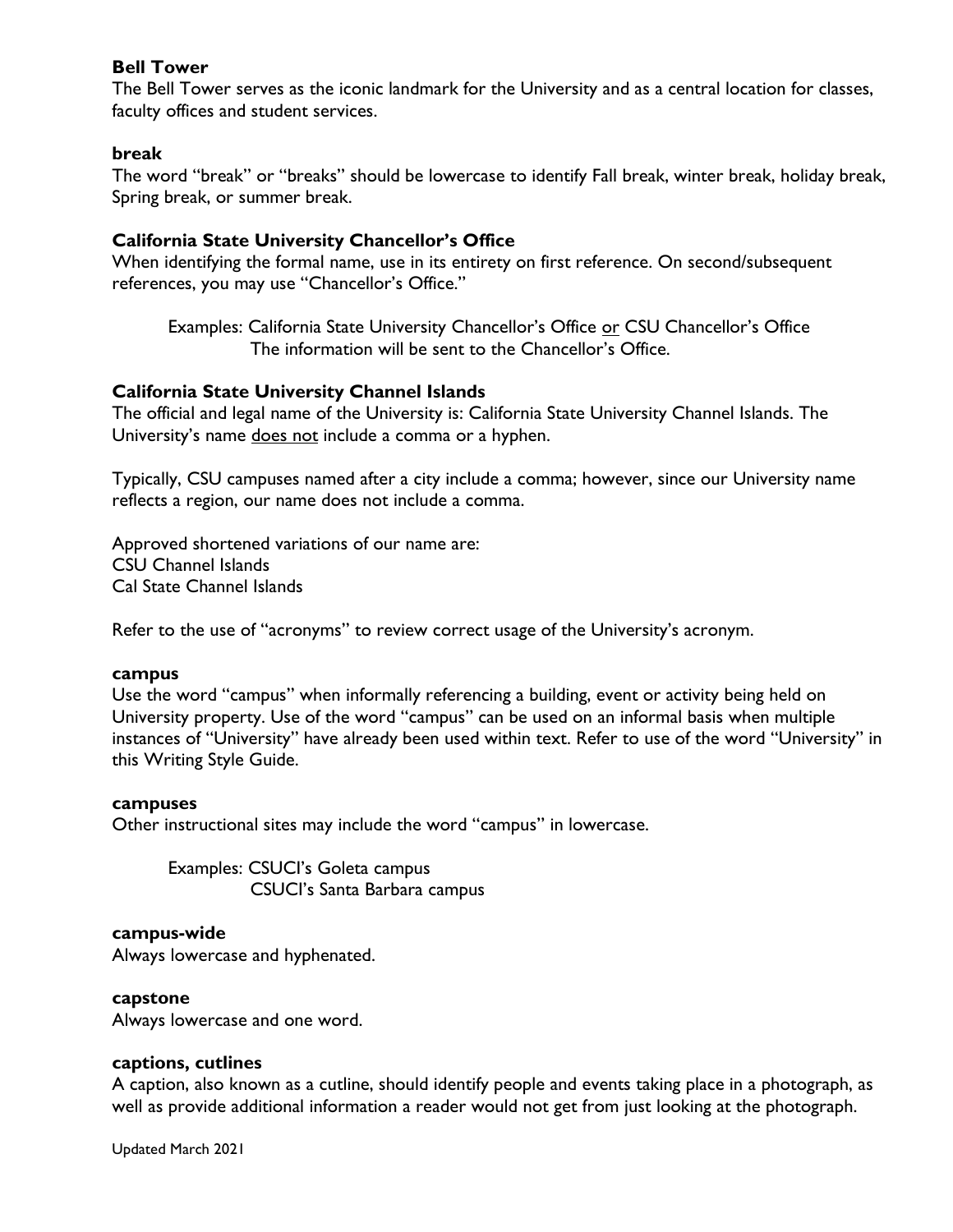When identifying more than one person in a photograph, indicate directionally with commas and clockwise, left to right.

Photographs that contain several individuals can be identified by the group's name, rather than identifying each individual, especially if not all individuals can be positively identified.

### **cellphone, smartphone, mobile phone**

Use of the word "cellphone" or "smartphone" is one word. "Mobile phone" should be two words.

### **centers, divisions, institutes, and schools**

The name of a center, division, institute or school should precede the official or shortened name of the University.

The official naming of a center, division, institute or school, should be approved in advance by the respective Provost or Vice President, and the President's Office.

Examples: Center for Community Engagement at CSU Channel Islands Division of University Advancement at CSU Channel Islands Martin V. Smith School of Business & Economics at CSU Channel Islands

### **Central Mall**

Both words should be capitalized. The Central Mall is located on Los Angeles Avenue between University Hall and the Bell Tower (north and south) and bordered on either side by Camarillo and Ventura Streets (east and west).

### **chair, co-chair**

Use "chair" not chairman, chairperson or chairwoman. Always use co-chair with a hyphen.

Capitalize the initial letter before a name if part of a formal title. If faculty is chair of an academic program, include "Chair" and their academic title before their name.

Example: Chair of the Foundation Board, John Smith, will attend the event. Jane Smith, Chair and Professor of English, has been on campus many years. Mary Jones is co-chair of the University's Strategic Plan.

# **Channel magazine**

The University's bi-annual magazine published for students, faculty, staff, alumni, donors, and the general community. The word "Channel" is always capitalized and if included, "magazine" should be lowercase.

# **Christmas break**

Avoid usage. Use winter or holiday break instead.

# **CSUCI Alert**

Always capitalize "CSUCI" and "Alert." CSUCI Alert is the University's emergency communication notification system which sends simultaneous messages via emails, telephones and SMS/text messaging, to University students, employees, tenants, or University Glen residents,.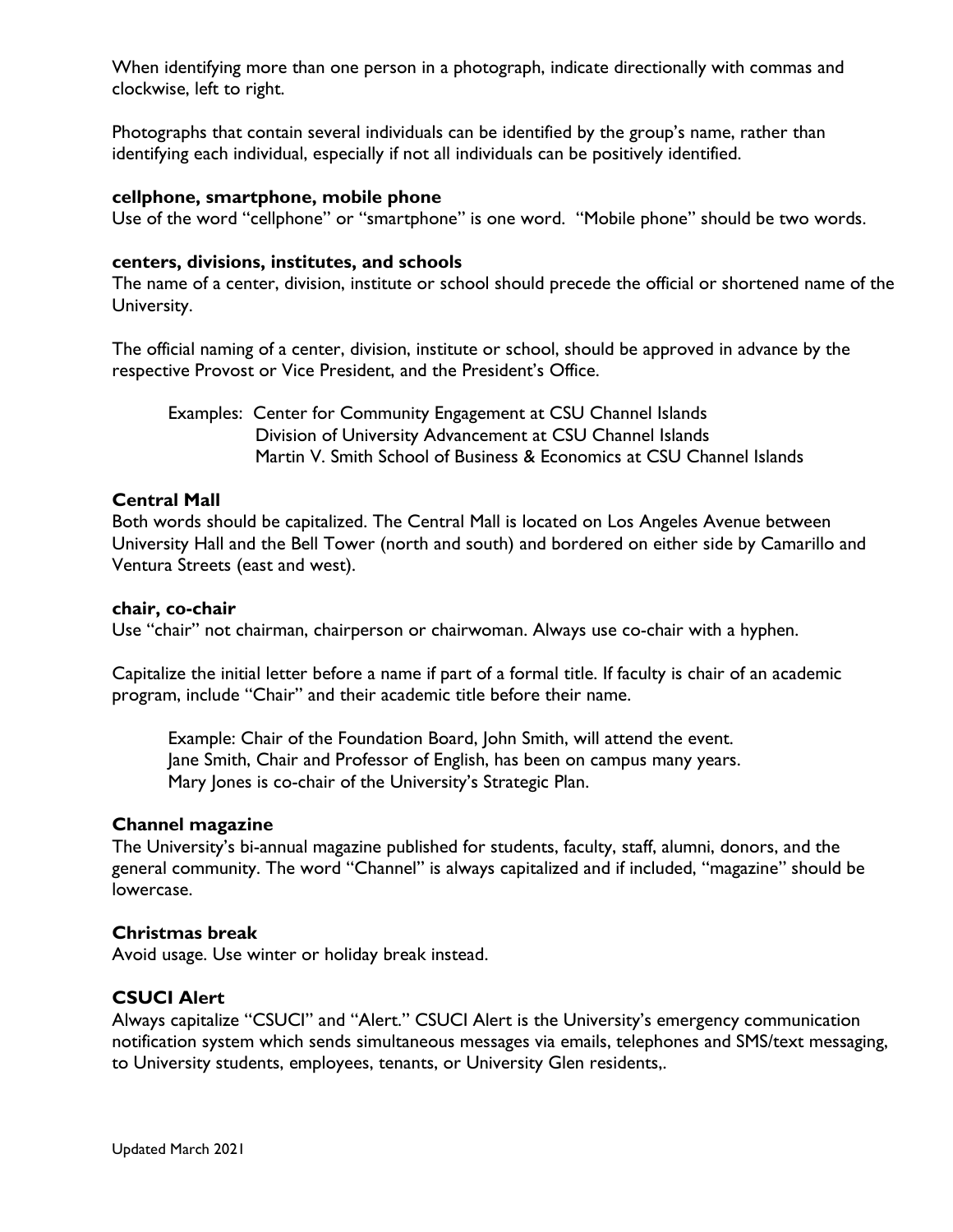# **class designations**

Do not capitalize the class designations of students.

Examples: He is a sophomore majoring in English. She is part of the new freshman class. He'll be living on campus with other freshmen. Many courses are held in the evening for graduate students.

### **class years**

Alumni should be identified with the last two digits of their graduating year, preceded by an apostrophe, and followed by the degree and academic program.

For instances where alumni have two degrees, use an ampersand to separate the degrees. For instances where alumni have more than two degrees, use commas to separate the first degrees in a list and an ampersand to separate the last degrees in a list.

Current students should only be identified with their area of study and not the projected class year of their graduation.

Examples: (student) Jane Smith, Communication (alumni) John Doe '05 B.A. Communication (alumni) John Smith, '06 B.S. Business & '08 M.S. Computer Science

### **comma (Oxford)**

Do not include a comma before the conjunction in a simple series (3 or less). Use the comma before the conjunction in a complex series (4 or more).

### **composition titles**

Do not use italics for composition titles. Instead, place quotation marks around composition titles such as book titles, movie titles, opera titles, play titles, poem titles, album and song titles, radio and television program titles, and the titles of lectures, speeches and works of art.

Do not put quotation marks around the Bible and books that are primarily catalogs of reference material including almanacs, directories, dictionaries, encyclopedias, handbooks and similar publications.

Do not use quotation marks around such software as WordPerfect or Windows.

Examples: "Gone With the Wind" Art Exhibit: "Renderings: Recent Oil Paintings by Kate Martin" "CBS Evening News"

#### **course names**

Capitalize the names of specific courses, but not the common nouns referring to subject areas, unless they are languages.

Examples: He enrolled in Political Science 102. He enrolled in a political science course. He enrolled in an English course.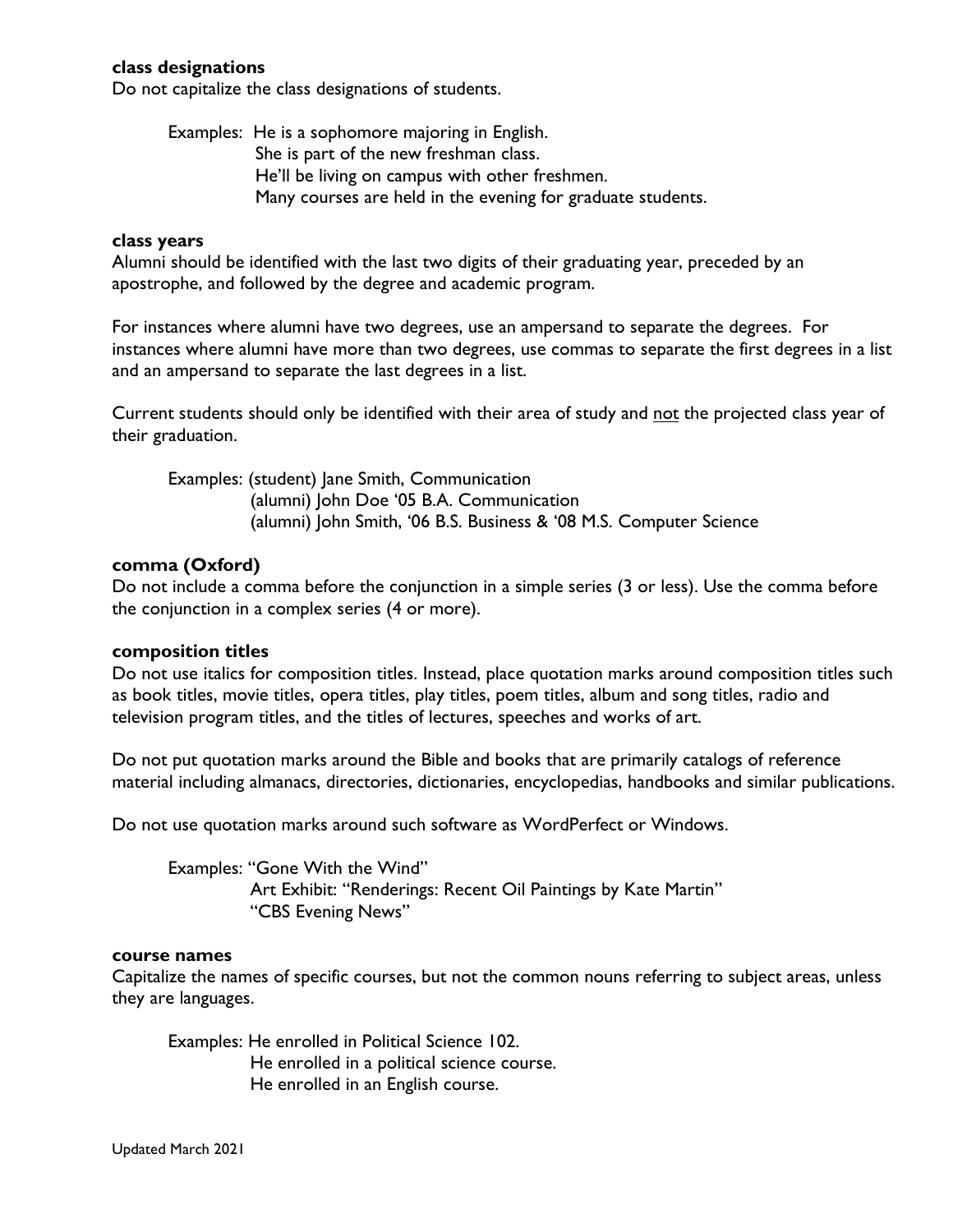# **course work**

Always two words.

# **date, month, year, and time**

When a month is included with a date, abbreviate the month as: Jan., Feb., March, April, May, June, July, Aug., Sept., Oct., Nov., or Dec. Do not abbreviate when only the month and year are provided.

Do not use "o'clock" or spell out numbers (exception: if desire formal invitations).

Do not use superscript with dates.

Always use the word "to" to separate times that denote the beginning and end of an event or bridge between the morning and afternoon.

Always use "through" to separate dates that include the days of the week, and use a short dash for short dates. Use "midnight" or "noon" rather than 12 a.m. or 12 p.m. Use of the year is generally unnecessary unless announcing a date from a prior or upcoming year at least six months out.

Examples: January 2017 (Not Jan. 2017) 11 a.m. to 5 p.m. Monday, Dec. 1 through Friday, Dec. 6 (Not December  $I<sup>st</sup>$  or Dec.  $I<sup>st</sup>$ ) Sept. 2-26

# **dead week**

Avoid usage. Use pre-finals week.

# **disabled, impaired**

If a person's disability is relevant to the story, ask the source how he or she wishes to be described. Generally, the more sensitive terms are "disabled" or "impaired." If the person uses a piece of equipment, such as a wheelchair, it is best to say he or she "uses" it rather than is "confined" to it. For additional guidance, contact Disability Accommodations at 805-437-8510.

# **doctoral titles**

Use "Doctorate" or "doctoral degree" when referencing within a sentence. To identify a person's academic degree, include a comma after the person's last name followed by "Ph.D." or "Ed.D." on first reference only. Refer to "academic degrees" for other abbreviations.

To avoid confusion, only use "Dr." when referring to a person who is a physician or medical doctor, except in direct quotes.

Example: Professor John Smith, Ph.D. Professor Mary Smith, Ed.D. Professor Jane Doe has a doctorate degree in anthropology. "Dr. Smith was very helpful in expanding my knowledge of the subject."

# **Dolphins**

The University's mascot is the Dolphin and should be capitalized when specifically referring to the University's mascot.

Updated March 2021 Example: CSU Channel Islands students cheered for the Dolphins during their Lacrosse game.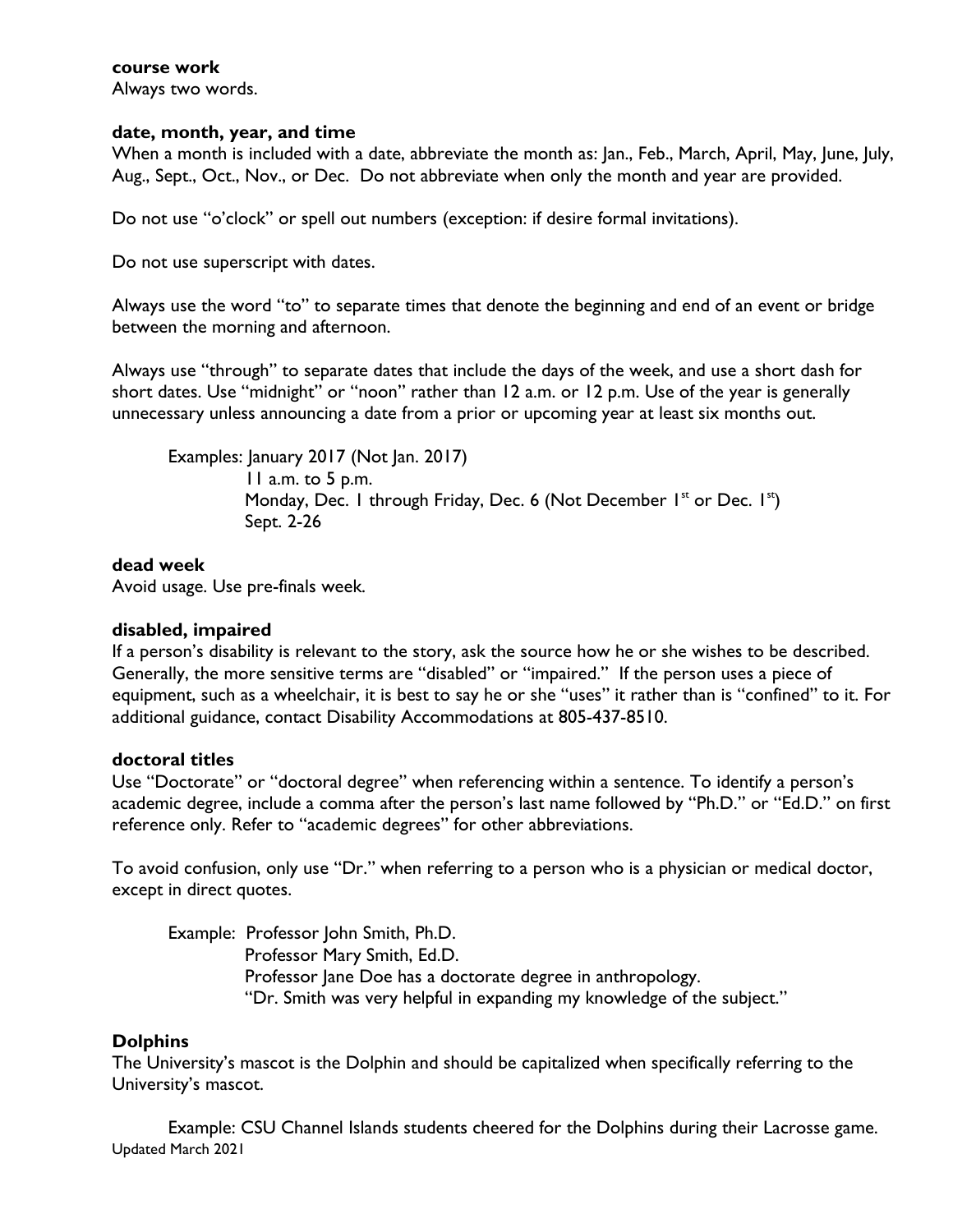# **dorm(s)**

Do not use "dorm." Residence Hall is the preferred term.

# **EchoCI**

The name of the University's web content management system. Always one word and capitalize the "E" and "CI."

# **Ekho**

The University's Dolphin mascot is named Ekho, spelled with a 'k,' and is non-gender specific. Avoid using pronouns such as "him" or "her."

Example: Ekho attended the grand opening for Sierra Hall, a new building on campus.

### **email**

Do not hyphenate the word "email." However, a hyphen should be used with "e-book," "e-business," "e-newsletter," and "e-commerce." On web pages, email addresses should be embedded in the text to link to a student, faculty or staff member. Lowercase the email address.

Example: [nancy.gill@csuci.edu](mailto:nancy.gill@csuci.edu)

### **emeritus**

A title of honor awarded to select retired administrators or faculty and approved by the University President. Capitalize when used before a name. Other terms are "emerita" (singular, female) and "emeriti" (plural).

Example: Professor Emeritus Jane Smith

### **emphasis**

If emphasis is needed for specific text, use bold font or underline for those specific words, but do not use both. Do not use all uppercase.

### **endowed chair**

A faculty member whose position was created by external gifts or grants. Always lowercase both words unless used as part of a formal title.

Example: Professor John Smith, Endowed Chair of the Martin V. Smith School of Business & Economics.

# **Equal Opportunity Employer/Affirmative Action Employer**

Use the statement below in all publications relating to employment at the University.

CSU Channel Islands is an Equal Opportunity/Affirmative Action Employer.

### **events**

Describe by day of the week, date, time, and place, in that order.

Example: Commencement will be held on Saturday, May 23, 2020 at 9 a.m. at the Central Mall.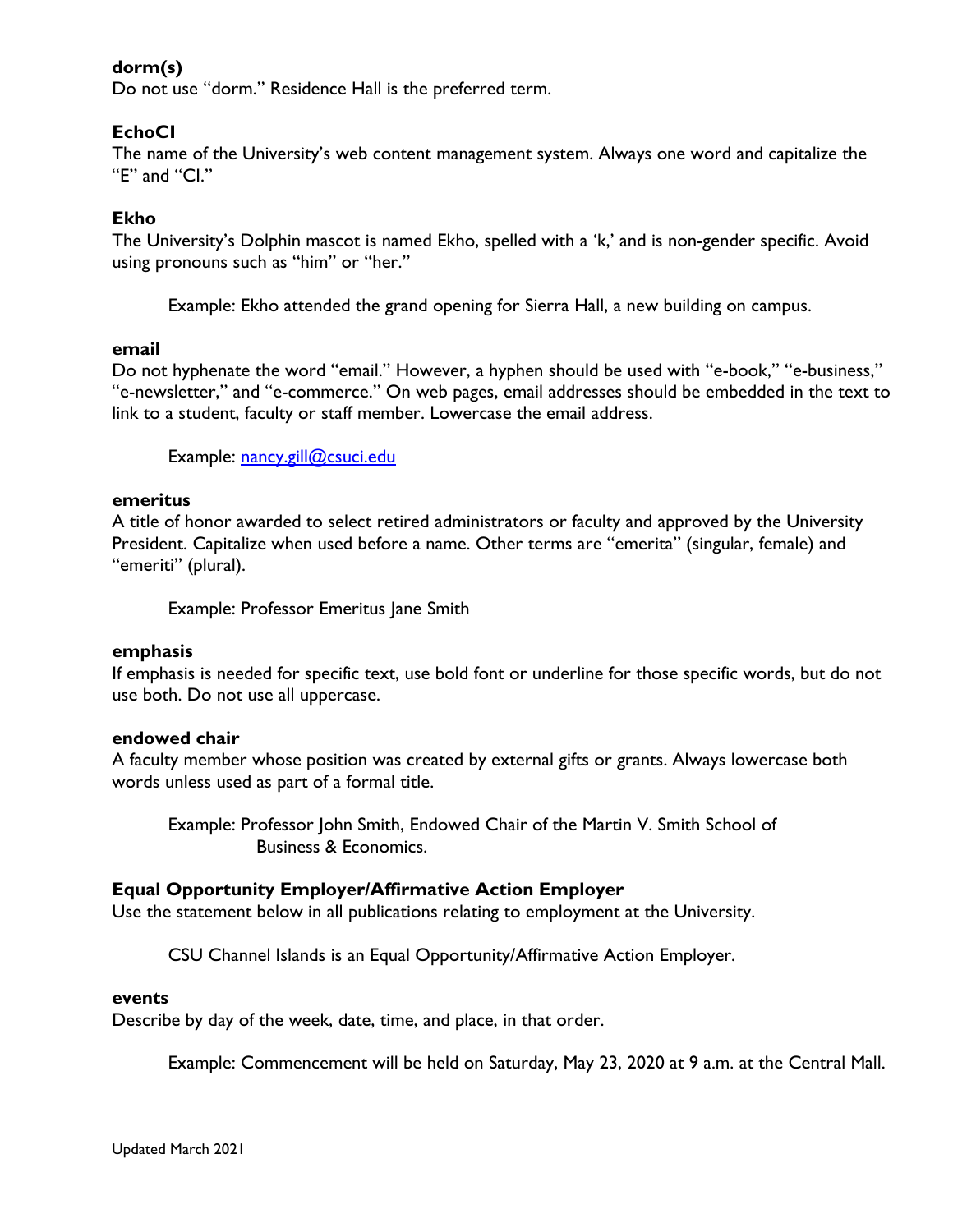### **event titles**

Capitalize all words for event titles. Use of an ampersand may be used within titles.

Examples: Third Annual Film & Animation Screening

#### **exams**

It's not necessary to use examinations. Also, "finals" can be used when appropriate.

### **farther, further**

"Farther" is a measure of distance. "Further" is a measure of time or degrees.

### **fax**

Always lowercase.

### **fees, tuition**

Use the familiar term "tuition" to refer to the cost of instruction. "Fees" generally refer to other charges such as on-campus housing, dining, health, labs, and technology. Use "Tuition and Fees" or "Total Cost" to refer to the total cost.

### **finals week**

Always lowercase.

### **fiscal years**

Fiscal years should include the complete first year, a hyphen and the last two digits of the following ending year.

Examples: Planning has begun for the 2020-21 fiscal year.

### **fonts**

The recommended heading/title typeface for all official documents associated with the University is Gill Sans MT. Alternatives to Gill Sans MT are Prenton RP Pro and Arial.

The recommended main text typeface for all official documents associated with the University is Times New Roman. Alternatives to Times New Roman are Chaparral Pro and Bodini MT.

### **freshman, freshmen, first-year student**

Don't use "frosh" unless in a headline. "Freshman" can be used either as a singular noun or as an adjective; "freshmen" should only be used as a plural noun.

"First-year student" is also an acceptable term for first-year students.

Examples: He is a freshman majoring in English. She is a first-year student at the University. He'll be living on campus with other freshmen.

### **fundraising, fundraiser**

Always one word and do not use a hyphen.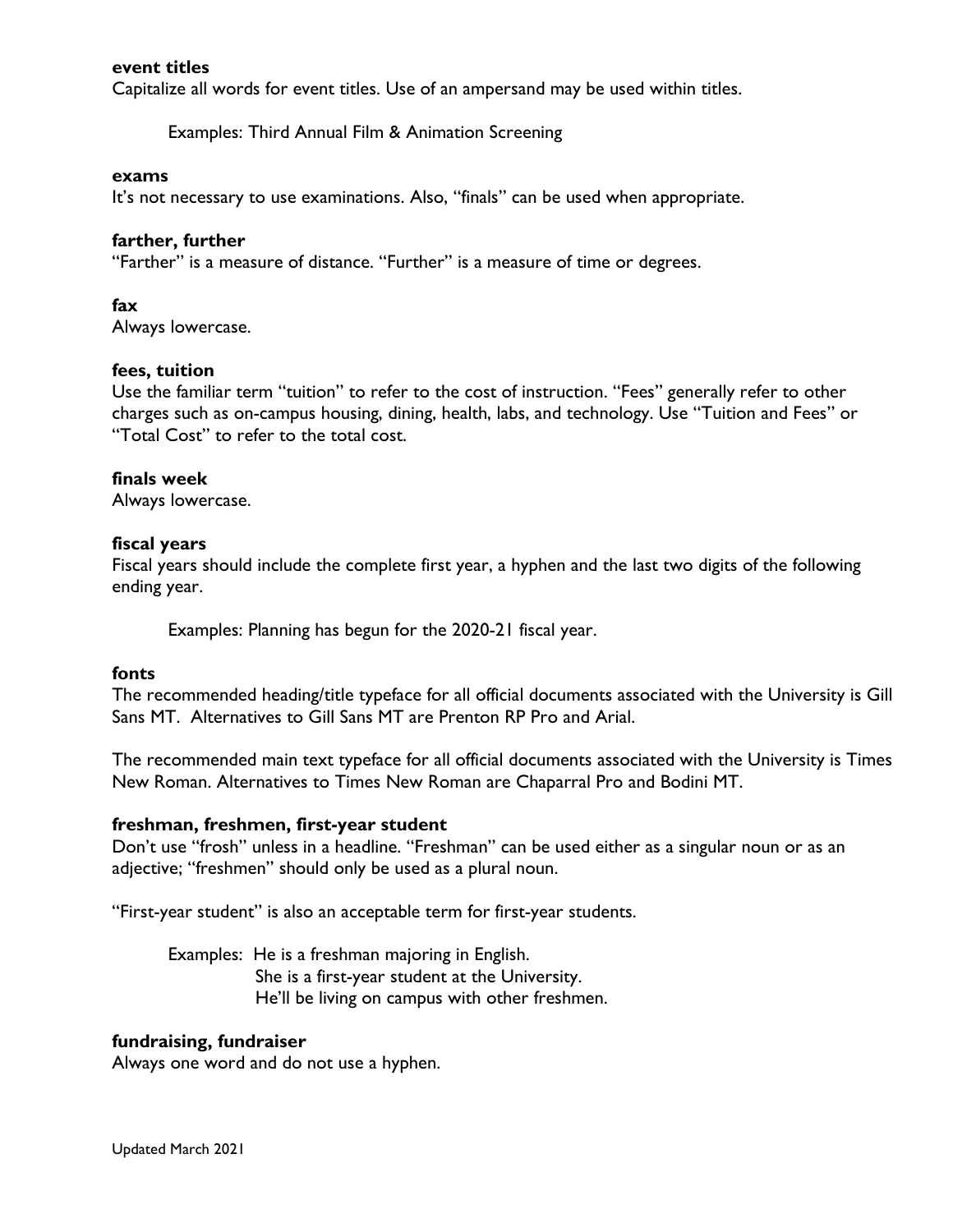# **grades**

When referring to a grade someone received, simply use the letter. When referring collectively to grades, do not use an apostrophe to make plural.

Example: He earned a B on his test. She settles only for As and Bs.

### **grade point average**

Do not hyphenate. On second reference and in headlines, use GPA, not G.P.A.

#### **graduate assistant**

On second reference, GA is acceptable.

#### **group designations**

The names of specific racial, linguistic, tribal, religious, and other groupings are capitalized.

Example: The commencement activities paid tribute to many Chumash traditions.

### **Hall**

Always capitalize when referring to official University building names.

Example: Her office is located in Sierra Hall.

### **headlines**

Only the first word and proper nouns are capitalized. Headlines should be active and concise. Wellknown abbreviations are acceptable. Use surnames in headlines only if they are familiar to the University, e.g. the President's surname.

### **hyperlinks**

On webpages, hyperlinks should be embedded into the text. On print materials, hyperlinks should be identified as shown in the example and without being underlined. Be careful not to include unnecessary punctuation marks such as commas when hyperlinking text. You can also create short url's (refer to "short urls")

Web Example: Visit our *financial aid* section for more information. Print Example: Visit [www.csuci.edu/financialaid](http://www.csuci.edu/financialaid)

### **internet**

Always lowercase.

### **instructional sites**

Instructional sites not located on the main Camarillo campus should be referenced as follows: Channel Islands Boating Center Santa Rosa Island Research Station

Santa Barbara/Goleta campus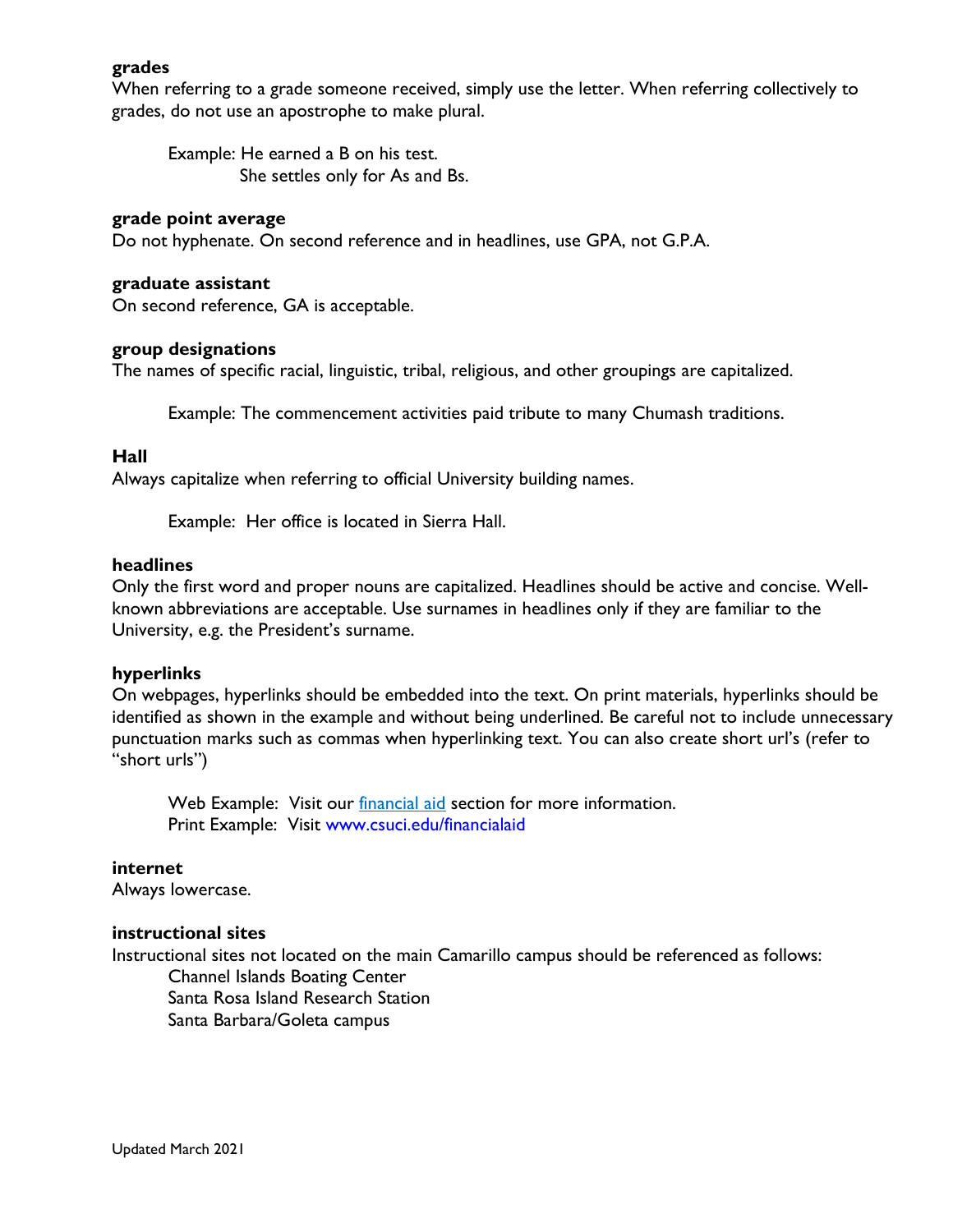# **John Spoor Broome Library**

On second reference and in headlines, Broome Library is acceptable. The John Spoor Broome Library was designed by world-renowned architect, Lord Norman Foster.

# **locations**

When referring to locations on campus use "at" for outdoor spaces and "in" for indoor spaces.

Example: Commencement will be held at the Central Mall. The presentation will be held in Malibu Hall Room 100

### **list, bulleted**

No periods after list items unless they are complete sentences. If bullet points are sentence fragments, start with lowercase letters. Except for web copy, end the list with a period.

### **login, log in**

The noun is one word and the verb is two words. Also, the phrase "log in to" should be written with the "in" and "to" as separate words and not "log into."

### **magazine names**

Capitalize the initial letters of the name but do not italicize nor place it in quotes. Lowercase "magazine" unless it is part of the publication's formal title. Check the masthead if in doubt.

Example: Harper's Magazine Newsweek magazine Channel magazine

### **major**

When referring to an area of study, the word "major" should be lowercase.

Example: He hopes to major in Biology.

### **Martin V. Smith Center for Integrative Decision-Making**

On second reference and in headlines, "MVS Center for Integrative Decision-Making" or "Smith Center" is acceptable.

### **master's degree**

It should be lowercase when the academic program has not been identified and should include an apostrophe 's'. If the academic program is identified, upper case is appropriate, without the apostrophe 's'.

Examples: She has a master's degree. He has a Master of Business Administration

### **midterm**

One word, no hyphen.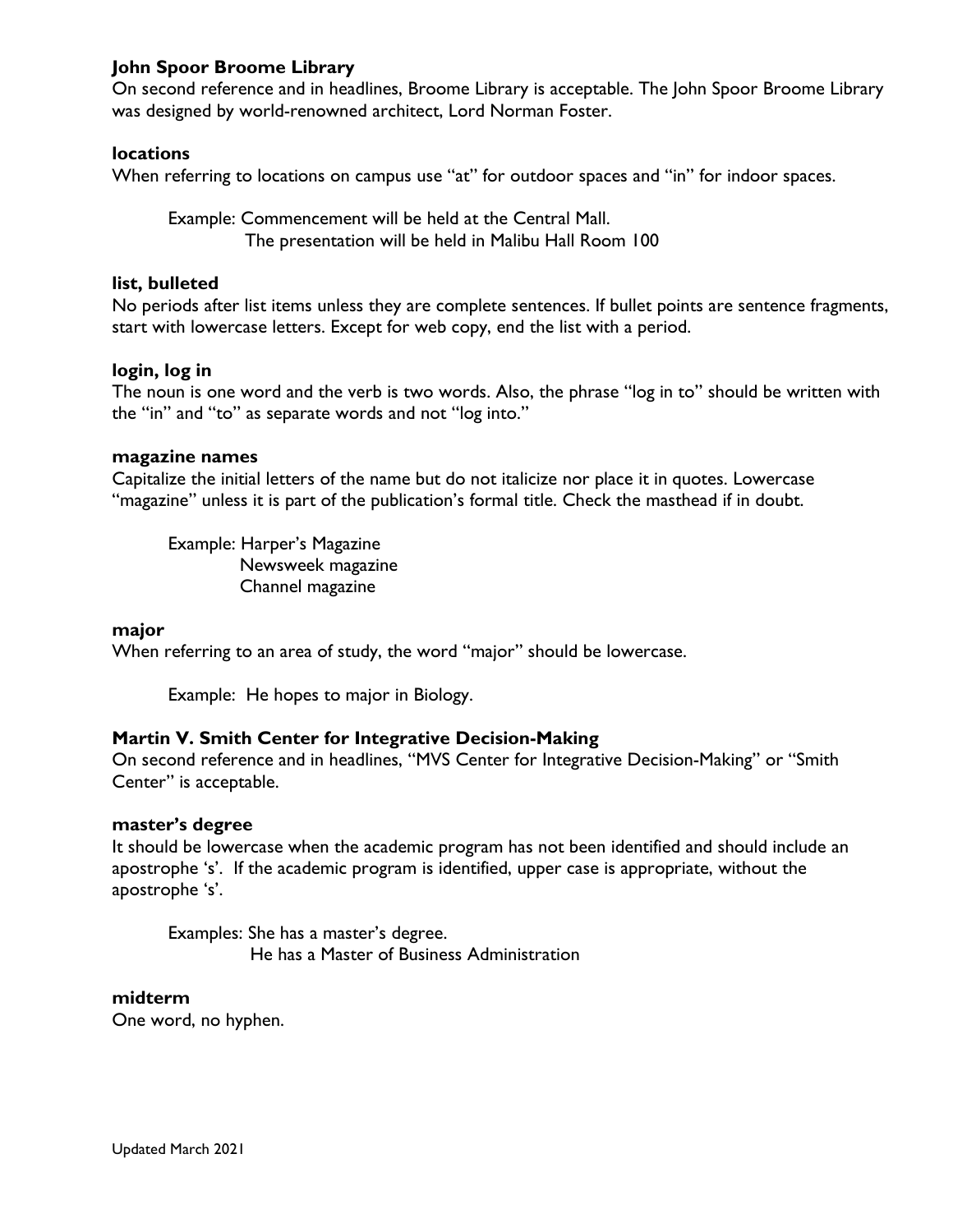# **Mission Statement**

The official mission statement of the University is included below and may be used where appropriate:

Placing students at the center of the educational experience, California State University Channel Islands provides undergraduate and graduate education that facilitates learning within and across disciplines through integrative approaches, emphasizes experiential and service learning, and graduates students with multicultural and international perspectives.

### **more than**

Use "more than" instead of "over."

# *my***CI**

Use the word "*my*CI" when referencing the single point-of-access. The first two letters should always be lowercase and in italics.

### **newspapers**

Do not use italics or quotes.

Example: Ventura County Star Los Angeles Times

### **news release, news conference**

Use the word "news" release or "news" conference in place of "press release" or "press conference." Modern news media is available in various formats other than just press or printed.

### **numerals**

Spell out one through nine and use numerals for 10 and up. Use figure-word combination with million, billion or trillion and always use numerals for monetary amounts. For numerals, always use commas to separate thousands and millions. Ages are always provided as a number and should include hyphens if used before a noun or substitutes for a noun. Always spell out numbers that begin a sentence.

Examples: Over three days, eight students were cited for parking violations.

 A \$1.5 million grant will benefit all students. The University has over 6,000 students enrolled. A 40-year-old professor was hired for CSUCI's Business program. The new professor is 40 years old. Seventy students attended the lecture.

# **Office of**

The only area that may use "Office of*"* preceding the area/unit name is the Office of the President. All other areas or units may use the word "office" in lowercase after the name of their respective area.

Note: an exception is the Registrar's Office.

Example: Contact the Communication & Marketing office for more information.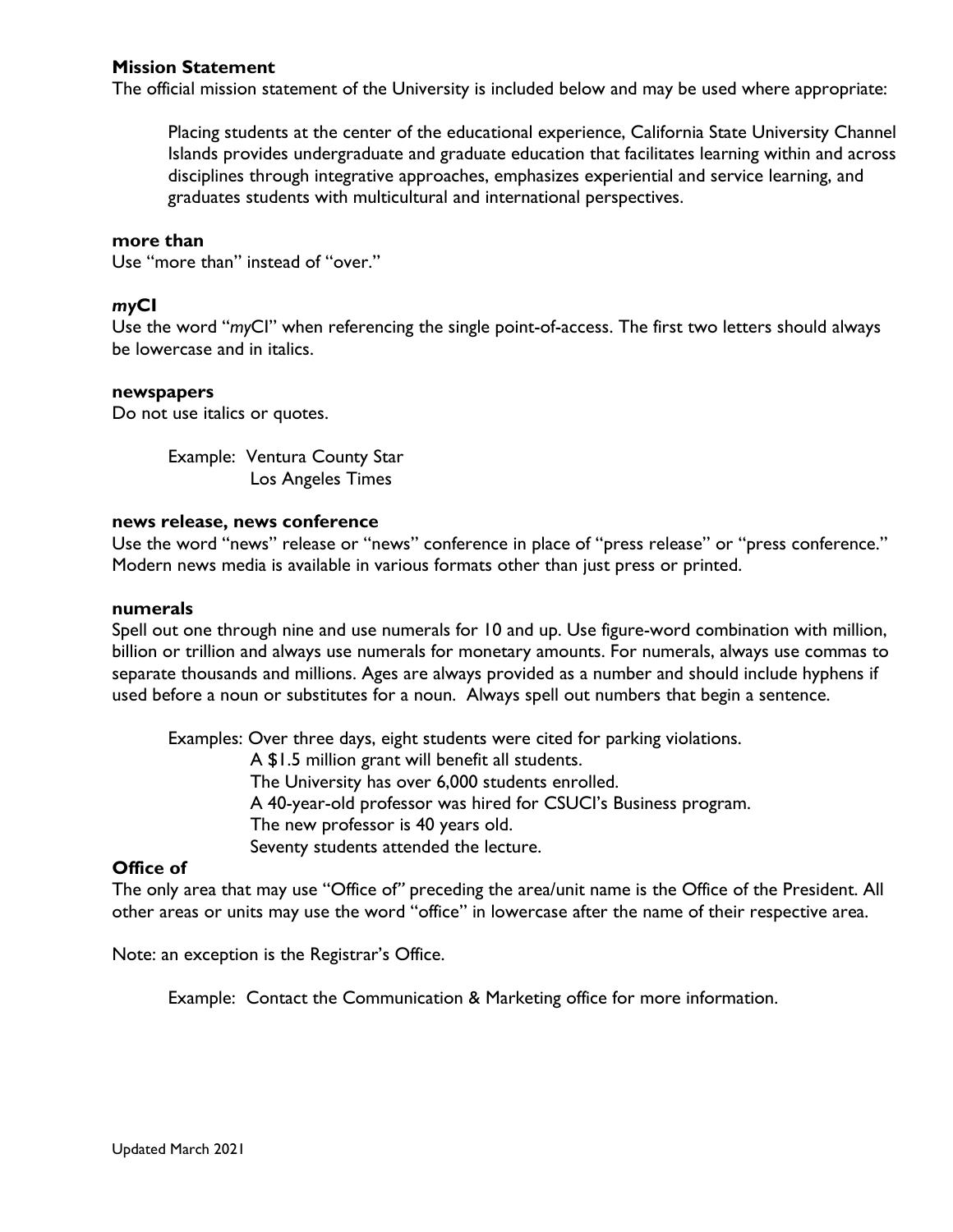# **off campus, off-campus**

"Off campus" is a noun. "Off-campus" is an adjective.

Example: He lives off campus. They live in an off-campus house.

### **online**

Always one word and lowercase.

### **orientation**

Lowercase in general uses, capitalize if describing an event.

Example: The first-year students attended Island View Orientation. Transfer students are encouraged to attend orientation.

### **party affiliations**

Always capitalized, whether used as a noun or adjective.

Example: He's a Democrat. She's the Republican candidate.

# **PDF**

All caps and acceptable in all references for Portable Document Format.

### **percent**

Use of the symbol % is allowed with numerals.

Example: Based on the students who attended the event, 75% had responded to the survey. 76% (when used in financials or tables)

# **people**

When identifying people within articles or publications, use their full name on first reference and their last name only on second/subsequent references. "He" and "she" can also be used as appropriate on subsequent references.

Exceptions to the above:

- 1) If an article includes two or more people with the same last name, use first names on second/subsequent references.
- 2) In direct quotes, use the name as referenced by the speaker.
	- a. Examples: "John was instrumental in helping to establish scholarships," said Jane Smith.
	- b. "Dr. Smith was extremely helpful and also mentored me," stated Jane Doe.
- 3) News releases should always use last names only on second reference.

# **philanthropy, philanthropic**

Use "philanthropy" as a noun for the act of doing a good deed. Do not use "philanthropic" as an adjective for a specific event.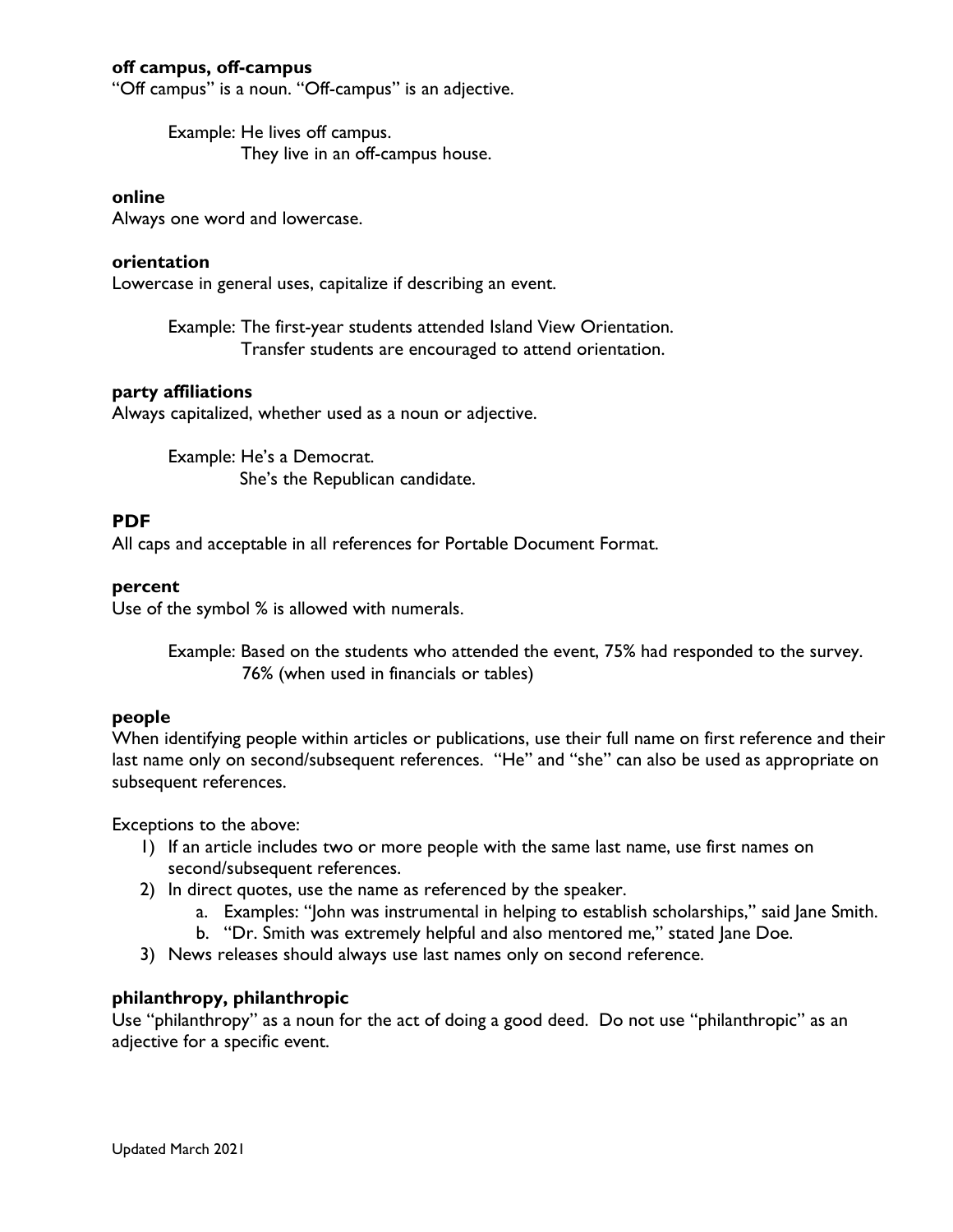# **photo or video credits**

For photographs or video taken by University staff and provided to news agencies or publications not associated with the University, they should be attributed as: "Courtesy of CSU Channel Islands."

# **portals**

Acceptable branding of University portals/applications can include "CI" such as *my*CI, CI Records, CI Financials, CI Learn, EchoCI, etc.

# **President**

Capitalize when referring to the University's President and use his/her full title on first reference. On second reference use "President."

Examples: CSU Channel Islands President John Smith attended the event. The President welcomed students and their parents.

# **pre-finals week**

Use this reference instead of "dead week."

### **program**

Always lowercase "program" when identifying areas of study.

Example: The Art program invites students to apply for exhibit space.

### **quotation marks, punctuation**

A period or comma is always placed within the quotation marks. The dash, the semicolon, the question mark and the exclamation point are placed within the quotation marks when they apply to the quoted material only; place outside when they apply to the entire sentence.

### **ranking(s)**

Follow the same format for numerals. The use of superscript can be used for rankings.

Example: The program is ranked  $4<sup>th</sup>$  in the nation and improving from last year's 12<sup>th</sup> place.

### **resident assistant**

On second reference and in headlines, "RA" is acceptable. Plural is "RAs."

### **recess**

The word "recess" should be used lowercase when identifying Spring recess

# **Room numbers**

List in this format: University Hall, Room 1588.

# **RSVP**

When requesting the favor of a reply, always capitalize "RSVP" and use "to" when responding to a person, or "at" when responding to a web address.

Example: Guests may RSVP to Jane Smith at 805-437-8400. Guests may RSVP at [www.csuci.edu/event](http://www.csuci.edu/event)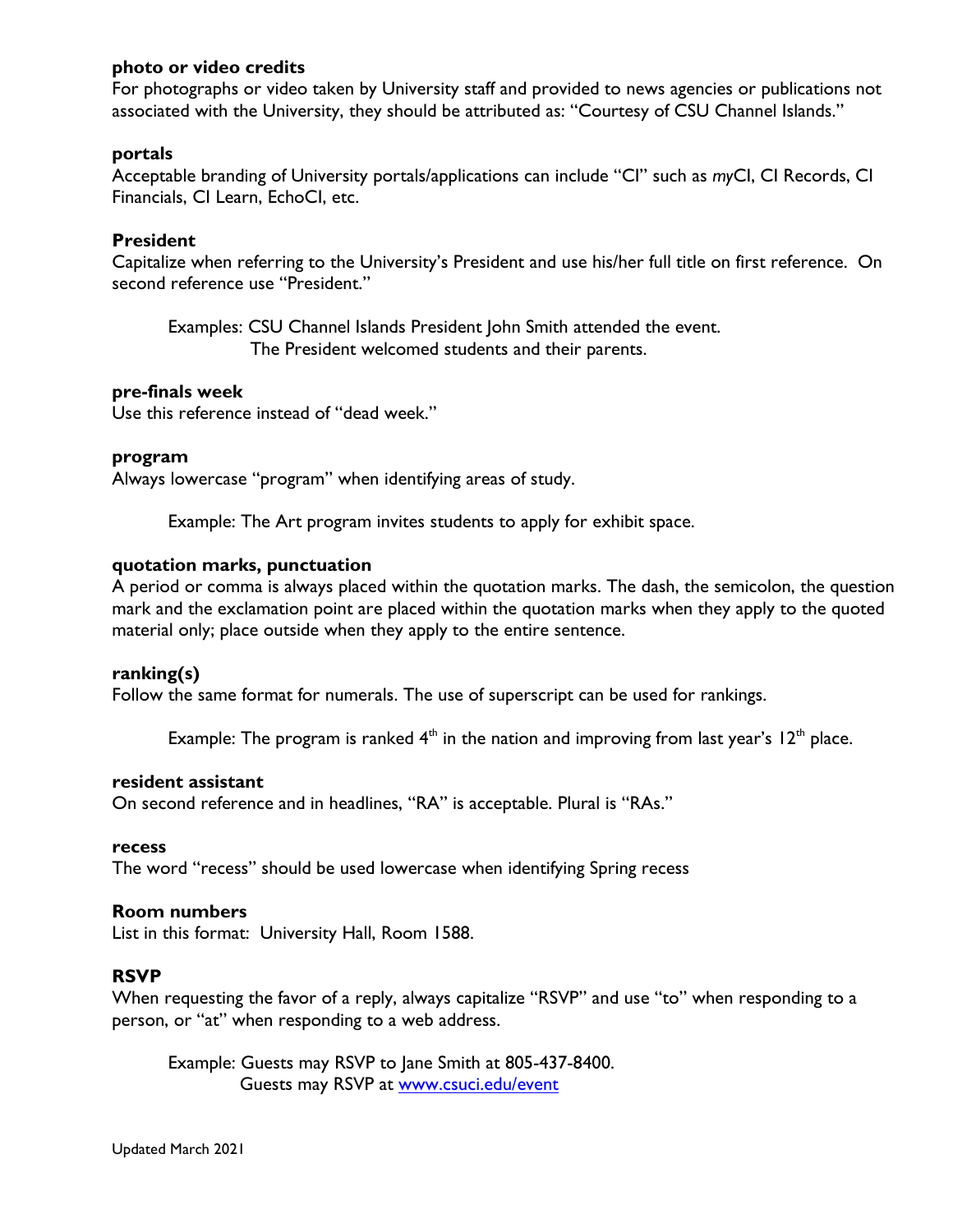### **said, says**

In general, "says" is preferred for attribution. "Says" or "said" is a neutral word and allows the reader to focus on the quote. Other words such as "acknowledges," "claims," "contends," and "states," carry more meaning and can apply bias to a story.

Different publications have different guidelines concerning the use of "said" versus "says." News releases generally use "said."

### **semester or session**

Always lowercase "semester" or "session."

Examples: Fall semester, Spring semester, Summer session

### **Santa Rosa Island Research Station (SRIRS)**

A research station on Santa Rosa Island is part of the Channel Islands National Park and is administered in partnership with the National Park Service. The official name of the research station is: Santa Rosa Island Research Station – A California State University Channel Islands Undergraduate Research Campus. "SRIRS" is acceptable on second reference.

### **semicolon**

In general, use the semicolon to indicate a greater separation of thought and information than a comma can convey but less than the separation that a period implies. To clarify a series, use semicolons to separate elements of a series when the items in the series are long or when individual segments contain material that also must be set off by commas. Note that the semicolon is used before the final "and" in such a series.

Example: He is survived by a son, John Smith, of Chicago; three daughters, Jane Smith of Wichita, Kan., Mary Smith of Denver, and Susan of Boston; and a sister, Martha, of Omaha, Neb.

### **spacing**

Use a single space at the end of a sentence after a period, question mark, or exclamation point.

### **spokesperson**

Use "spokesperson" not "spokesman" or "spokeswoman." Capitalize before a name if part of a formal title or lowercase if after a name.

Example: Spokesperson Nancy Gill clarified the events leading up to the first day of the Fall semester. Nancy Gill, spokesperson for the University, provided an update to reporters.

### **Strategic Plan**

Capitalize both words when part of a title and lowercase on second reference.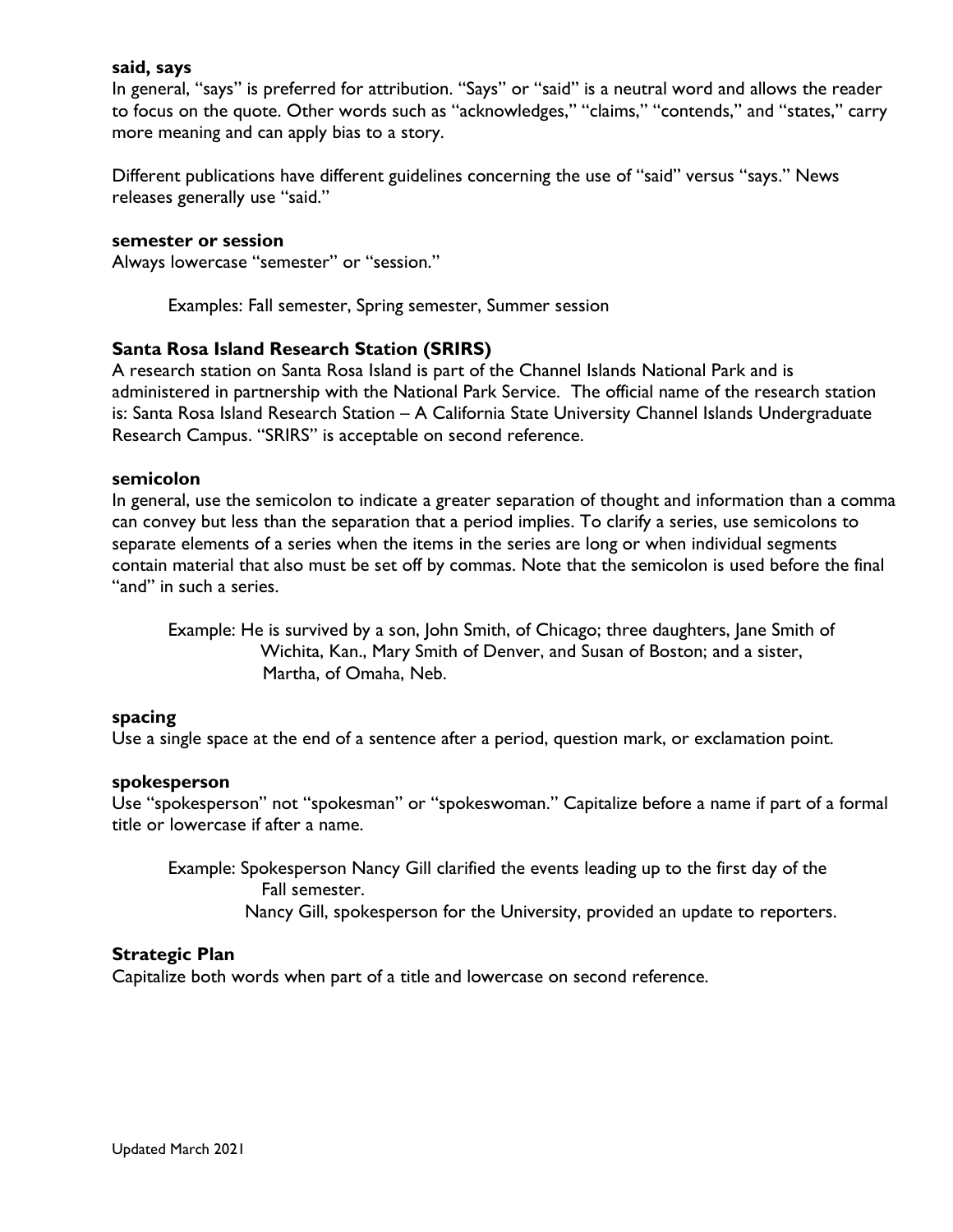# **student identification**

In a typical situation, identify student sources by first and last name, class standing, and academic program on first reference. Include age and hometown in news releases or as pertinent to the context of the text.

Identify faculty sources by name, academic title, and academic program on first reference.

Examples: John Doe, a junior majoring in Business, was named student of the year. Jane Smith, 22, from Camarillo, is a senior majoring in Anthropology. Jane Doe, Professor of Biology

### **syllabus**

Plural is "syllabi."

### **systemwide**

Use lowercase and as one word when referring to the CSU systemwide system.

### **telephone numbers, extensions**

Always include the area code and use numerals with hyphens and without parentheses. When identifying University telephone extensions within internal communication abbreviating the word "extension" as "ext." is acceptable.

Example: 805-437-8400 ext. 8400

### **Thanksgiving break**

Avoid usage. Use Fall break.

### **theatre, theater**

Use "theatre" except for news releases. Within news releases, follow AP Stylebook, which is "theater" on general reference unless "theatre" is part of a proper noun or formal name.

### **thesis**

Plural is "theses."

### **time elements**

Use "a.m." or "p.m." and do not add an extra period at the end of a sentence ending in "a.m." or "p.m." Use "midnight" or "noon" rather than 12 a.m. or 12 p.m.

### **titles**

Institutional titles or academic titles are preferred. Titles should always be capitalized before or after a name. Note: this is an exception to the AP Stylebook. If identifying titles for individuals not associated with the University, those titles should be lowercase.

Academic titles include: Professor, Associate Professor, Assistant Professor, and Lecturer. It is important to be specific when identifying a faculty member by academic rank. When describing the nature of a faculty member's employment, use of one of four terms is preferred: tenured, tenure track, full-time lecturer, or part-time lecturer.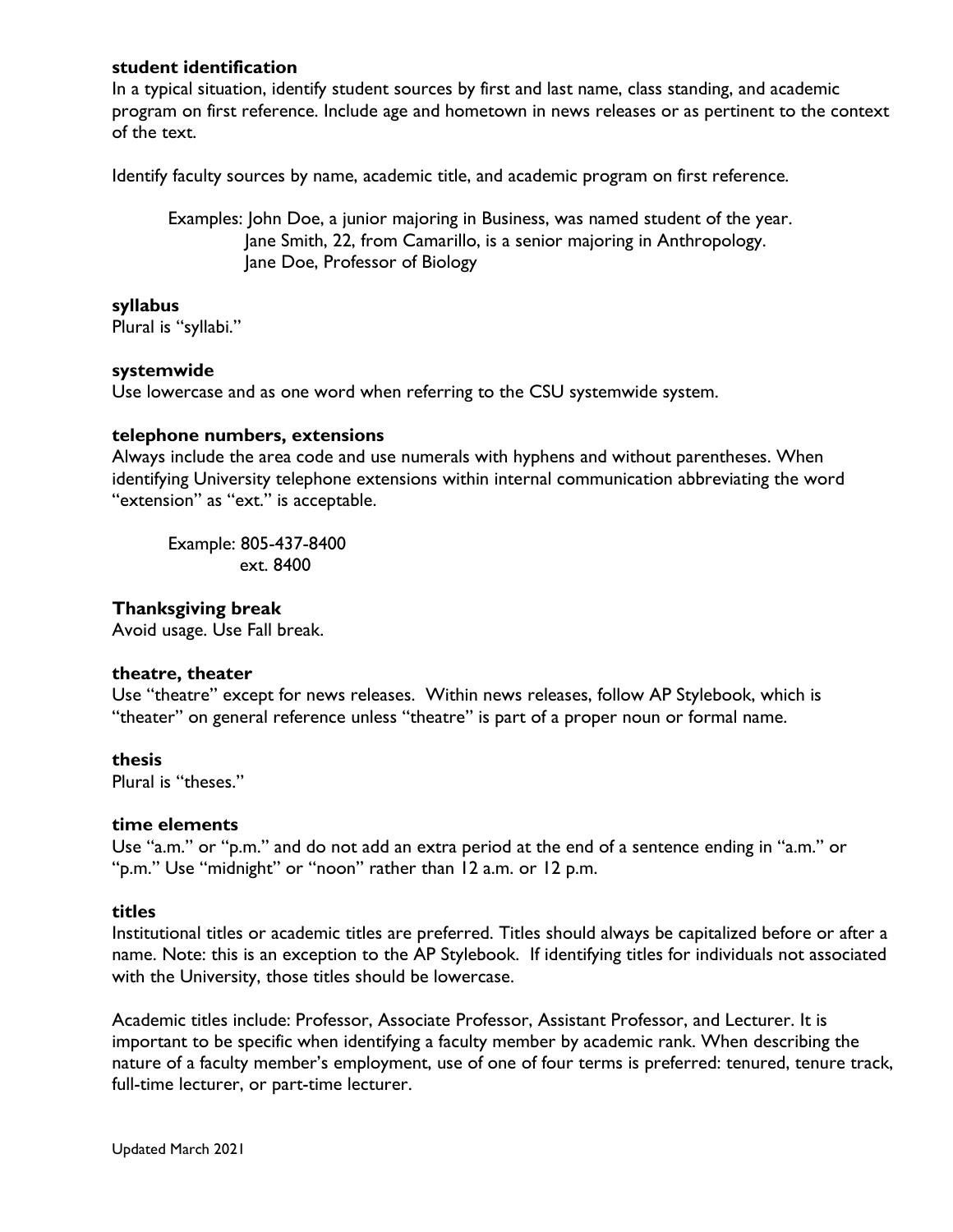Institutional titles include: Vice President for, Associate Vice President for, Assistant Vice President for, Senior Executive Director of, Senior Director of, Director of, or Manager of.

Vice Presidents, Associate or Assistant Vice Presidents should include the word "for" within their title. All other institutional titles should include the word "of" as part of the title.

Examples: Nichole Ipach, Vice President for University Advancement Assistant Vice President for Enrollment Management Ginger Reyes Nancy Gill, Senior Executive Director of University Communication

# **University**

Capitalize the word "University" when specifically referring to CSU Channel Islands or when formally representing the entire University as an educational institution. Otherwise, if referring to any university, the word should be lowercase.

Example: It was a year of historic firsts for our University. The key to a successful university is its curriculum.

# **University "About" description**

The following text should appear at the bottom of every news release issued by the University.

# **About California State University Channel Islands**

[CSU Channel Islands](http://www.csuci.edu/) (CSUCI) is reimagining higher education for a new generation and era. We are an innovative higher education institution that enables students to succeed and thrive – serving as an engine for social and economic vitality that provides the intellectual resources necessary for a thriving democracy. With more than 7,000 students, 1,200 employees and 16,000 alumni, CSUCI is poised to grow in size and distinction, while maintaining one of the most student-focused learning environments in public higher education. Connect with and learn more by visiting [www.csuci.edu](http://www.csuci.edu/) or [CSUCI's Social Media.](http://www.csuci.edu/social/directory.htm)

# **University Police Department**

The single area on campus approved to use the word "Department" within their formal name. On second reference, Police Department is allowed.

# **short urls**

Only short url's should use "go.csuci.edu/xxx" and should include a one or two word description after the /

# **Vice President**

Never hyphenate. Always capitalize both words when they appear before or after a name.

Example: Vice President for University Advancement Nichole Ipach attended the conference. Nichole Ipach, Vice President for University Advancement attended the conference.